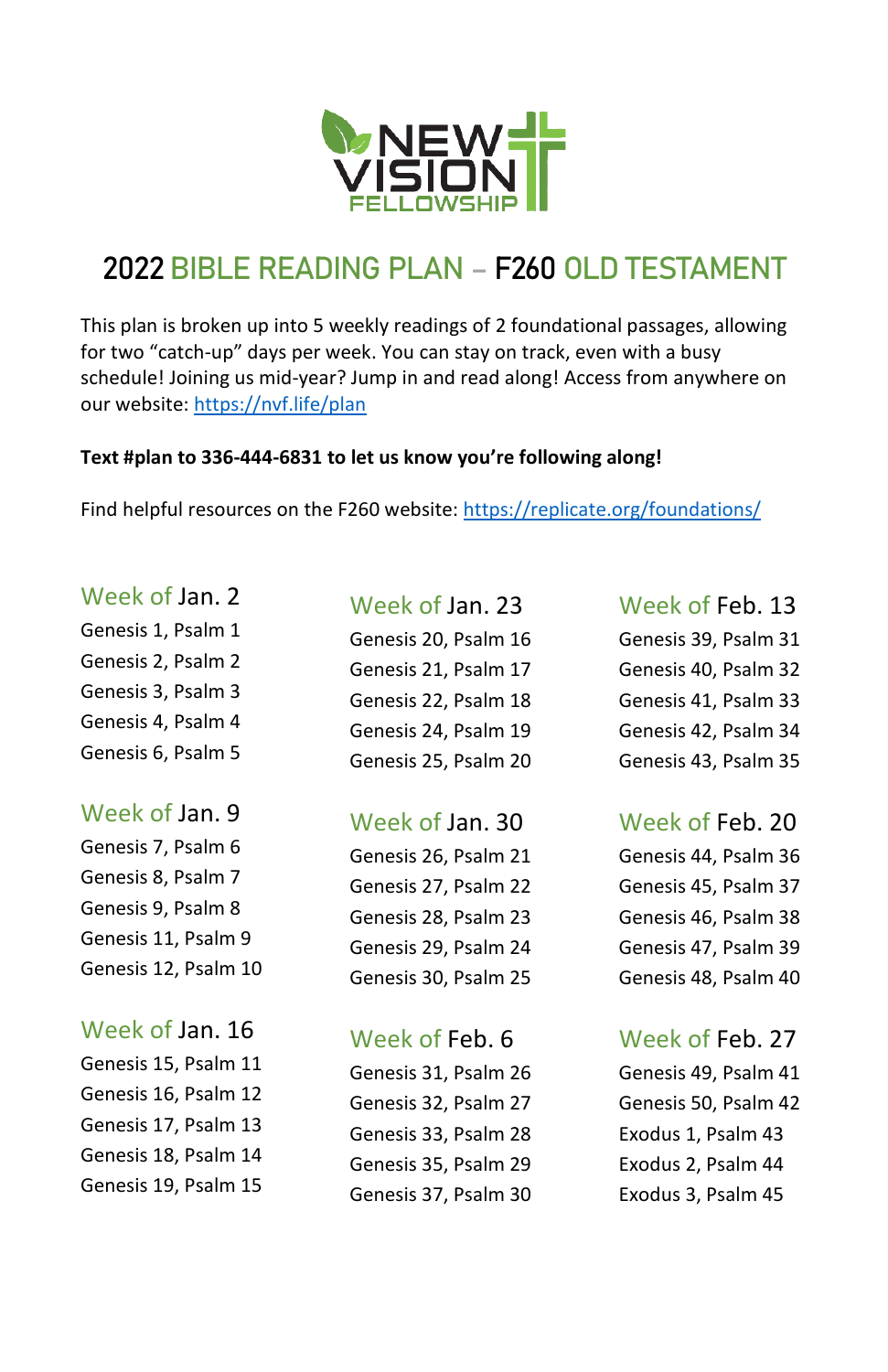#### Week of Mar. 6

Exodus 4, Psalm 46 Exodus 5, Psalm 47 Exodus 6, Psalm 48 Exodus 7, Psalm 49 Exodus 8, Psalm 50

#### Week of Mar. 13

Exodus 9, Psalm 51 Exodus 10, Psalm 52 Exodus 11, Psalm 53 Exodus 12, Psalm 54 Exodus 13, Psalm 55

#### Week of Mar. 20

Exodus 14, Psalm 56 Exodus 16, Psalm 57 Exodus 17, Psalm 58 Exodus 19, Psalm 59 Exodus 20, Psalm 60

#### Week of Mar. 27

Exodus 24, Psalm 61 Exodus 25, Psalm 62 Exodus 26, Psalm 63 Exodus 27, Psalm 64 Exodus 28, Psalm 65

## Week of April 3

Exodus 29, Psalm 66 Exodus 30, Psalm 67 Exodus 31, Psalm 68 Exodus 32, Psalm 69 Exodus 33, Psalm 70

# Week of April 10

Exodus 34, Psalm 71 Exodus 35, Psalm 72 Exodus 40, Psalm 73

Lev. 8, Psalm 74 Lev. 9, Psalm 75

## Week of April 17

Lev. 16, Psalm 76 Lev. 23, Psalm 77 Lev. 26, Psalm 78 Num. 11, Psalm 79 Num. 12, Psalm 80

## Week of April 24

Num. 13, Psalm 81 Num. 14, Psalm 82 Num. 16, Psalm 83 Num. 17, Psalm 84 Num. 20, Psalm 85

## Week of May 1

Num. 21, Psalm 86 Num. 22, Psalm 87 Num. 27, Psalm 88 Num. 34, Psalm 89 Num. 35, Psalm 90

## Week of May 8

Deut. 1, Psalm 91 Deut. 2, Psalm 92 Deut. 3, Psalm 93 Deut. 4, Psalm 94 Deut. 5, Psalm 95

#### Week of May 15

Deut. 6, Psalm 96 Deut. 7, Psalm 97 Deut. 8, Psalm 98 Deut. 9, Psalm 99 Deut. 30, Psalm 100

## Week of May 22

Deut. 31, Psalm 101 Deut. 32, Psalm 102 Deut. 34, Psalm 103 Joshua 1, Psalm 104 Joshua 2, Psalm 105

## Week of May 29

Joshua 3, Psalm 106 Joshua 4, Psalm 107 Joshua 5, Psalm 108 Joshua 6, Psalm 109 Joshua 7, Psalm 110

# Week of June 5

Joshua 8, Psalm 111 Joshua 23, Psalm 112 Joshua 24, Psalm 113 Judges 2, Psalm 114 Judges 3, Psalm 115

# Week of June 12

Judges 4, Psalm 116 Judges 6, Psalm 117 Judges 7, Psalm 118 Judges 13, Psalm 119:1-24 Judges 14, Psalm  $119.25 - 48$ 

## Week of June 19

Judges 15, Psalm 119:49-64 Judges 16, Psalm 119:65-88 Ruth 1, Psalm 119:89-112 Ruth 2, Psalm 119:113-136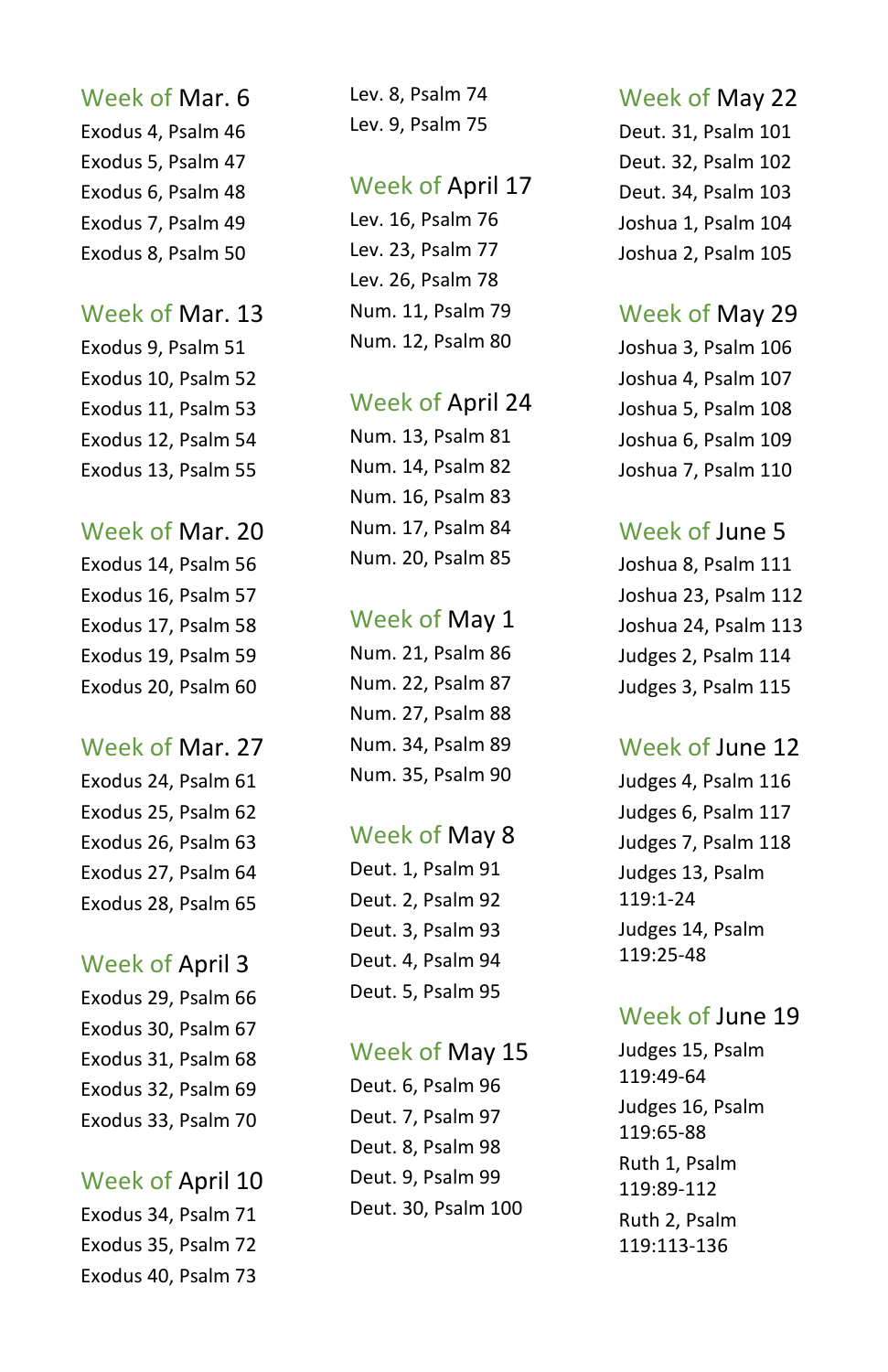Ruth 3, Psalm 119:137 -152

## Week of June 2 6

Ruth 4, Psalm 119:153 -176 1 Sam. 1, Psalm 120 1 Sam. 2, Psalm 121 1 Sam. 3, Psalm 122 1 Sam. 8, Psalm 123

## Week of July 3

1 Sam. 9, Psalm 124 1 Sam. 10, Psalm 125 1 Sam. 12, Psalm 126 1 Sam. 14, Psalm 127 1 Sam. 15, Psalm 128

## Week of July 1 0

1 Sam. 16, Psalm 129 1 Sam. 17, Psalm 130 1 Sam. 18, Psalm 131 1 Sam. 19, Psalm 132 1 Sam. 20, Psalm 133

## Week of July 1 7

1 Sam. 21, Psalm 134 1 Sam. 22, Psalm 135 1 Sam. 23, Psalm 136 1 Sam. 24, Psalm 137 1 Sam. 25, Psalm 138

## Week of July 2 4

1 Sam. 28, Psalm 139 1 Sam. 31, Psalm 140 2 Sam. 1, Psalm 141 2 Sam. 3, Psalm 142 2 Sam. 5, Psalm 143

## Week of July 31

2 Sam. 6, Psalm 144 2 Sam. 7, Psalm 145 2 Sam. 9, Psalm 146 2 Sam. 11, Psalm 147 2 Sam. 12, Psalm 148

## Week of Aug. 7

2 Sam. 24, Psalm 149 1 Kings 2, Psalm 150 1 Kings 3, Prov. 1 1 Kings 6, Prov. 2 1 Kings 8, Prov. 3

## Week of Aug. 1 4

1 Kings 11, Prov. 4 Kings 12, Prov. 5 Kings 17, Prov. 6 Kings 18, Prov. 7 Kings 19, Prov. 8

## Week of Aug. 2 1

1 Kings 21, Prov. 9 1 Kings 22, Prov. 10 2 Kings 2, Prov. 11 2 Kings 3, Prov. 12 2 Kings 5, Prov. 13

## Week of Aug. 2 8

2 Kings 6, Prov. 14 Jonah 1, Prov. 15 Jonah 2, Prov. 16 Jonah 3, Prov. 17 Jonah 4, Prov. 18

## Week of Sept. 4

Hosea 1, Prov. 19 Hosea 2, Prov. 20 Hosea 3, Prov. 21

Amos 9, Prov. 22 Joel 1, Prov. 23

## Week of Sept. 11

Joel 2, Prov. 24 Joel 3, Prov. 25 Isaiah 6, Prov. 26 Isaiah 9, Prov. 27 Isaiah 44, Prov. 28

## Week of Sept. 1 8

Isaiah 45, Prov. 29 Isaiah 52, Prov. 30 Isaiah 53, Prov. 31 Isaiah 65, Job 1 Isaiah 66, Job 2

## Week of Sept. 2 5

Micah 1, Job 3 Micah 5, Job 4 2 Kings 17, Job 5 2 Kings 18, Job 6 2 Kings 19, Job 7

## Week of Oct. 2

1 Kings 20, Job 8 2 Kings 21, Job 9 2 Kings 22, Job 10 2 Kings 23, Job 11 Jeremiah 1, Job 12

## Week of Oct. 9

Jeremiah 25, Job 13 Jeremiah 29, Job 14 Jeremiah 32, Job 15 Jeremiah 33, Job 16 Jeremiah 52, Job 17